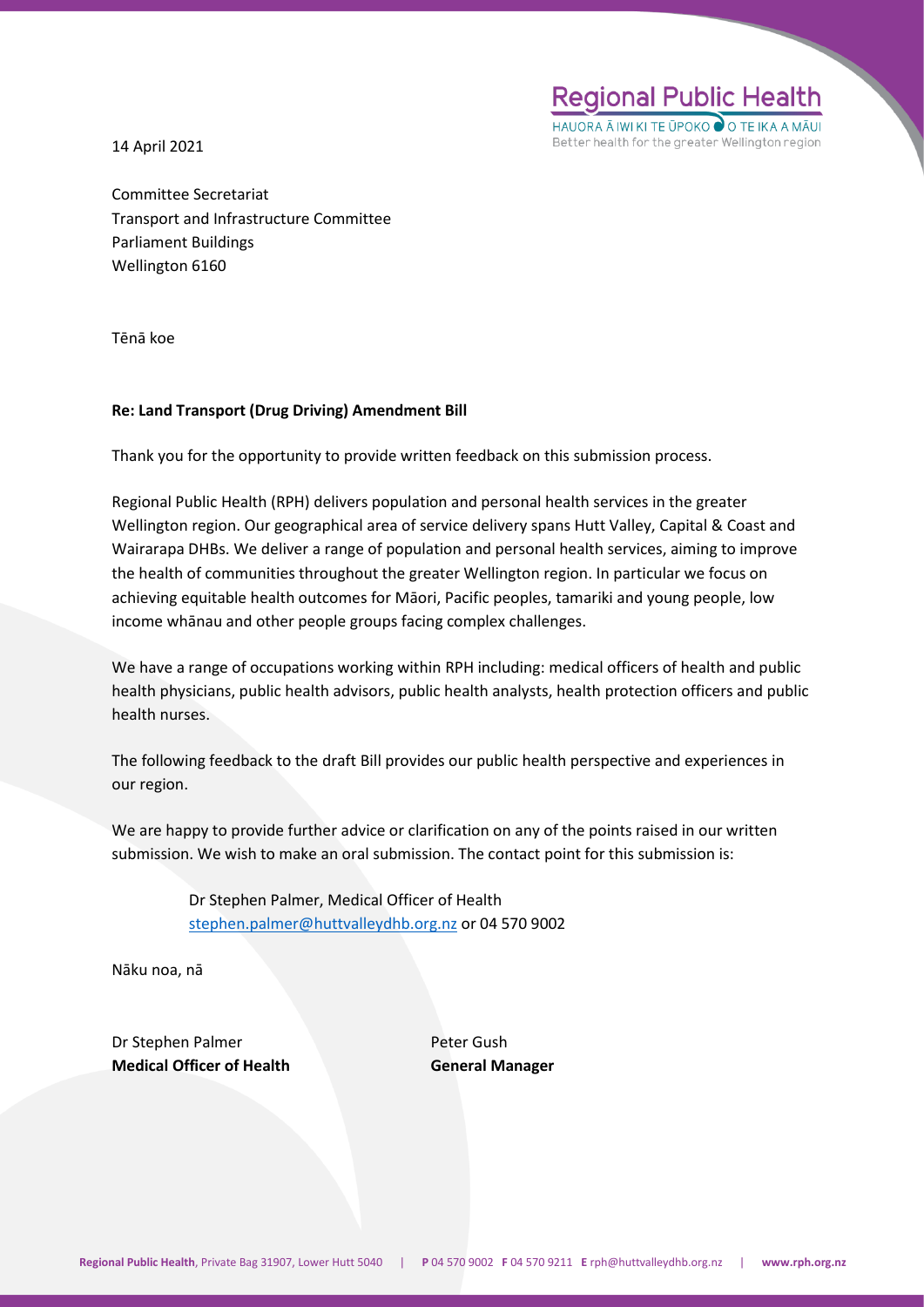Regional Public Health Wellington takes the view that drug use is a significant health issue. Drug use impacts the wellbeing of families and the wider community. We aim to reduce or minimize the potential harm from drug and alcohol use.

Drug driving is a complex issue. Currently it is illegal to drive in New Zealand whilst impaired by drugs. A NZTA study from 2017-2019 (Waka Kotahi, NZTA, 2019) showed that public knowledge of this is decreasing (Fig. below). Further media campaigns and education may potentially have a greater impact on decreasing driving under the influence of drugs.



Decreasing motor vehicle accidents related to drug use would be a desirable outcome in order to reduce social harm. However we feel that the current proposed drug testing is not satisfactory. The devices are costly, time consuming, are not reliable and do not establish impairment. Implementing roadside drug testing would also be resource intensive for the police force. The devices are not able to test for other substances which could impair motorists, the most relevant of these being synthetic cannabinoids.

We support the current testing strategy of the compulsory impairment test (CIT) and a blood test. This offers a more practical approach to identifying impaired drivers.

We have attached a previous RPH submission as a supporting appendix to this document. This was submitted to the Ministry of Transport June 2019 in response to initial feedback on proposed drug driving enforcement. In this submission we will discuss the two most pertinent issues from a public health perspective.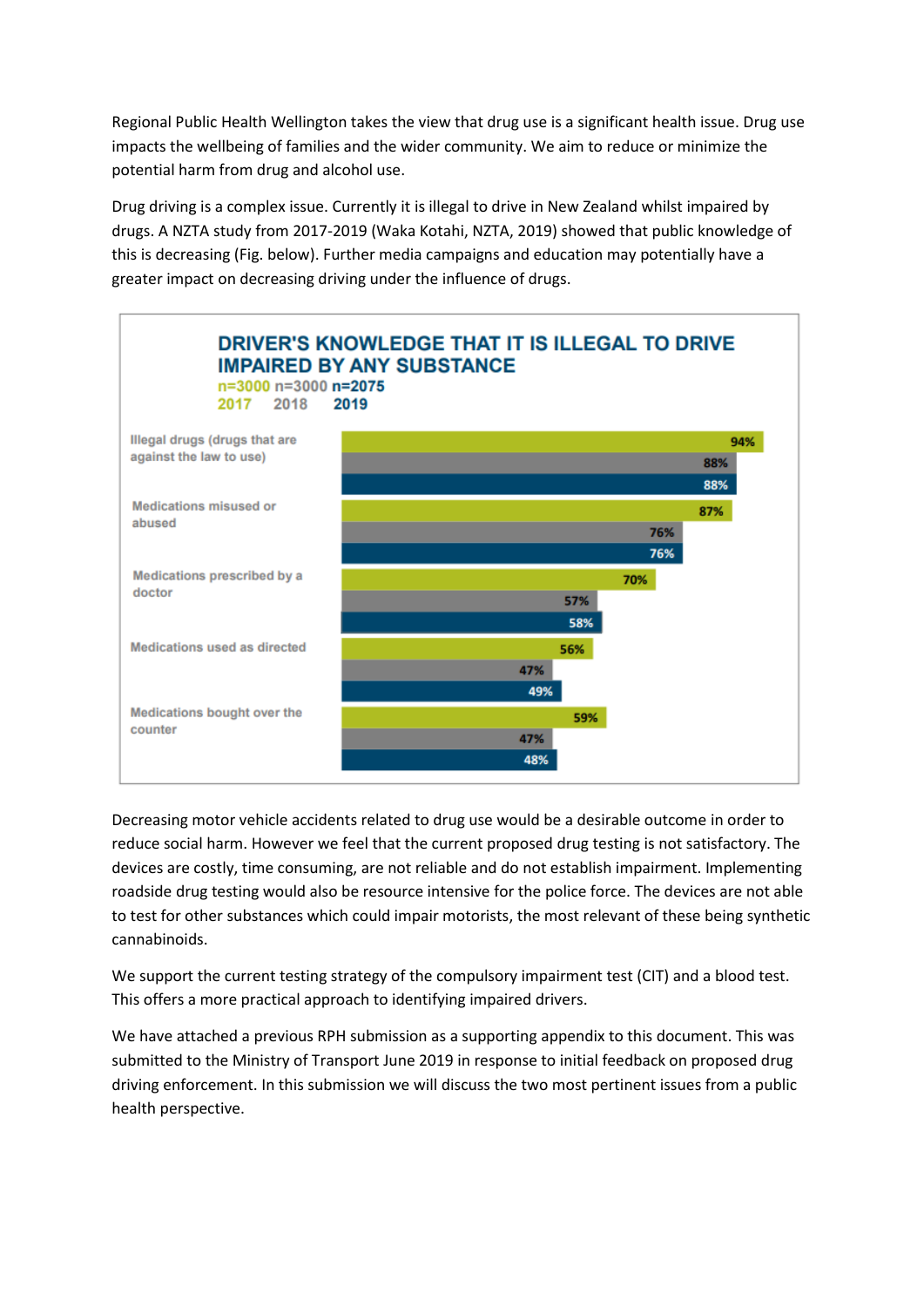### **Issue 1: Validity and practicality of testing**

Many of the issues raised in the attached RPH submission have not been addressed in the legislation and still need further consideration.

Not all substances that could cause impairment are detectable by oral fluid screening devices. Although devices are currently able to screen for drugs that are more prevalent in New Zealand; such as cannabis, methamphetamine and MDMA, they are not able to detect other prevalent drugs such as synthetic cannabinoids.

Not allowing a CIT to be undertaken after a positive oral fluid test (for a single substance) appears unreasonable given there is poor data on correlation between detecting a substance in oral fluid and individual impairment. Drivers who have more than one drug detected can be required to undergo a CIT. This approach seems inconsistent. Although the end goal is to stop people from driving under the influence of drugs, the issue at the forefront is ensuring individuals are not driving whilst impaired from drug(s). As discussed in the previous RPH submission, there are no currently available devices that have a sensitivity and specificity of greater than 80 percent (S C D Dobri, 2019). There are no devices available that are consistent with the recently updated Australia and New Zealand Oral fluid testing standard.

All currently available tests take around five minutes to produce a result. As previously discussed this is a significant delay to motorists and may not be tolerated. It will likely also add further burden to the already high workload of the police force.

The proposed system of two oral fluid tests is also flawed. This is discussed at length in our attached previous submission. Two tests does not alter the fixed accuracy of the device and is still an imperfect regimen. While two tests would theoretically improve the reliability over a single test, this would still result in both false negatives and a small number of false positives. It will increase the number of sober drivers being penalised unfairly.

*"When the background prevalence of drug driving decreases, the sensitivity and specificity remain the same, but the ratio of correct positive results to false positive result changes. At 10% prevalence, 1 in 5 of your positive screens will be incorrect (20%). At 5% prevalence, 1 in 3 of your positive screens will be incorrect (33%)."*

We recommend continuing with the status quo, until such time that the oral fluid tests are more efficient and reliable. There is also more research needed into the impairment related to drug use before limits can be set. Further efforts into drug and alcohol media campaigns, and increased drug and alcohol support services are also needed.

### **Issue 2: Perpetuating inequity**

The greater burden of health and social problems resulting from drugs and alcohol reside in our most vulnerable populations. In the current state of the Bill, it is these populations who would once again be at a disadvantage in the face of the law.

The Drug Driving Amendment Bill proposes punitive actions as a means of deterrence. Penalties are more effective if they are proportional to the harmful outcome. Currently the act proposes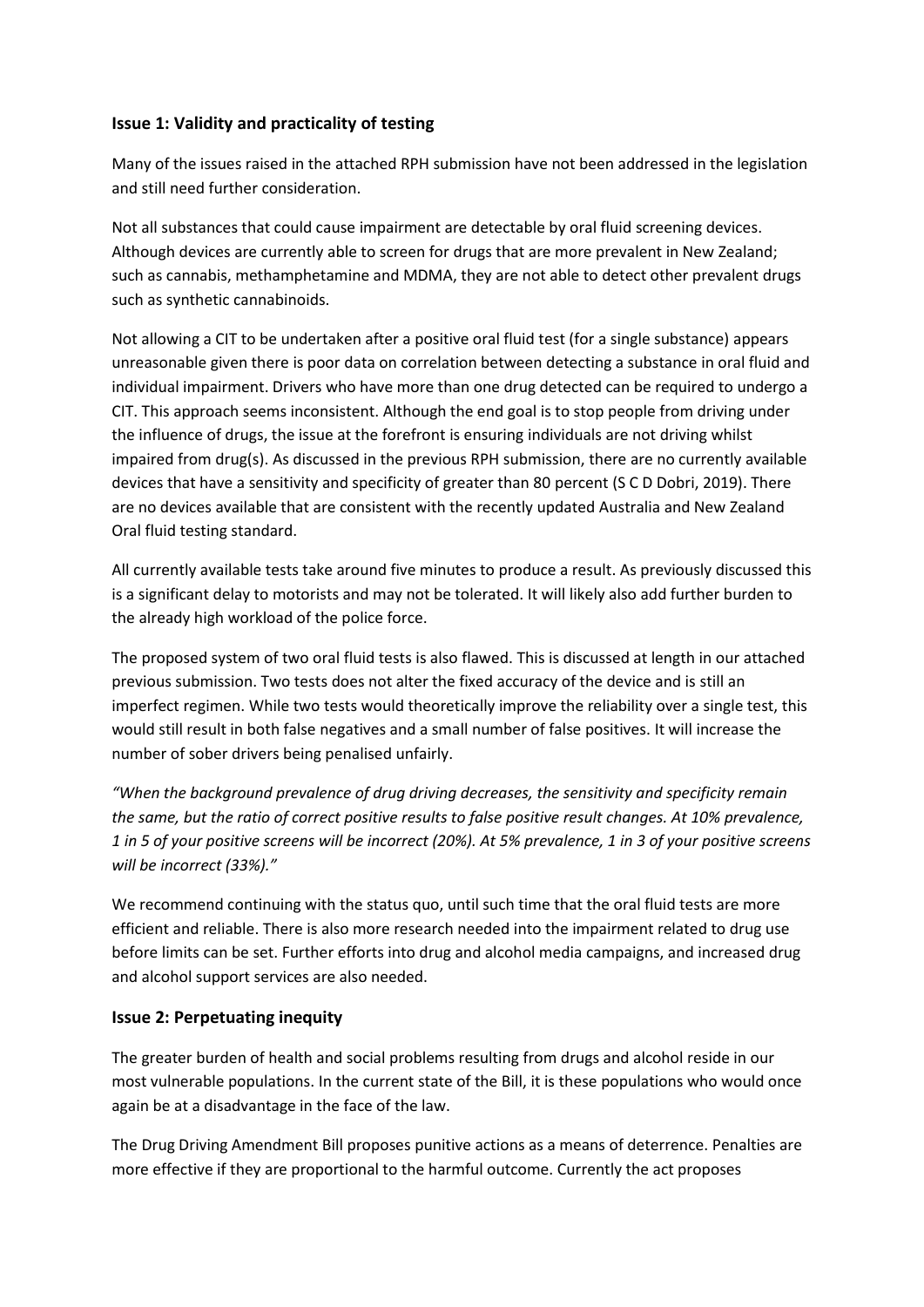penalising drivers with presence of one or more drugs, but without establishing impairment. This first infringement has a fee of \$200. Punitive fines are a factor that compound the problems of poverty, inequity and injustice. These fees set a precedent where, those on higher incomes will be able to pay without significant inconvenience. Those with higher socioeconomic status are in a greater position to be able to dispute charges and afford access to a legal defence.

Due to the time the current tests take to complete (approximately five minutes), not all drivers will be able to be stopped as is the case with alcohol testing. Based on previous research we know that Māori and Pacific people are more likely to be randomly stopped by police and are more likely to be charged with drug-related offences (Morrison, 2009). The proposed oral fluid testing regime is at risk of perpetuating this inequity. Given the tests are currently not sufficiently accurate and will provide false positives, it is likely that our already marginalised populations will suffer. Those who are penalised under the amendment bill are at increased risk of job loss, mental health issues and financial strain. Thought is needed around how to minimise these unintended consequences.

#### **Recommendation**

Currently RPH does not support oral fluid testing, and consideration into the wider unintended consequences of this testing is required.

In an effort to reduce any social burden that this Bill may create, we would recommend the removal of the \$200 fine and 50 demerit points for first offending and replacement of this with a warning and a 12 hour suspension.

We would also recommend that blood testing be offered free of charge to all. There needs to be consideration given to how these tests will be conducted in order to protect our vulnerable communities from further discrimination.

## **References**

- Morrison, B. (2009). *Identifying and Responding to Bias in the Criminal Justice System.* Wellington: Ministry of Justice.
- New Zealand Government . (n.d.). *Land Transport (Compulsory Impairment Test) Notice 2009.* Retrieved from New Zealand Legislation: http://www.legislation.govt.nz/regulation/public/2009/0335/10.0/versions.aspx
- S C D Dobri, A. H. (2019). Are oral fluid testing devices effective for the roadside detection of recent cannabis use? A systematic review. . *Public Health, Volume 171*, Pages 57-65.
- Spindle, T. R., Cone, E. J., Schlienz, N. J., Mitchell, J. M., Bigelow, G. E., Flegel, R., . . . Vandrey, R. (2019). Acute Pharmacokinetic Profile of Smoked and Vaporized Cannabis in Human Blood and Oral Fluid. *Journal of Analytical Toxicology* , 233-258.
- Waka Kotahi, NZTA. (2019, December 16). Medication Related Substance Impaired Driving Survey. NZ Transport Agency.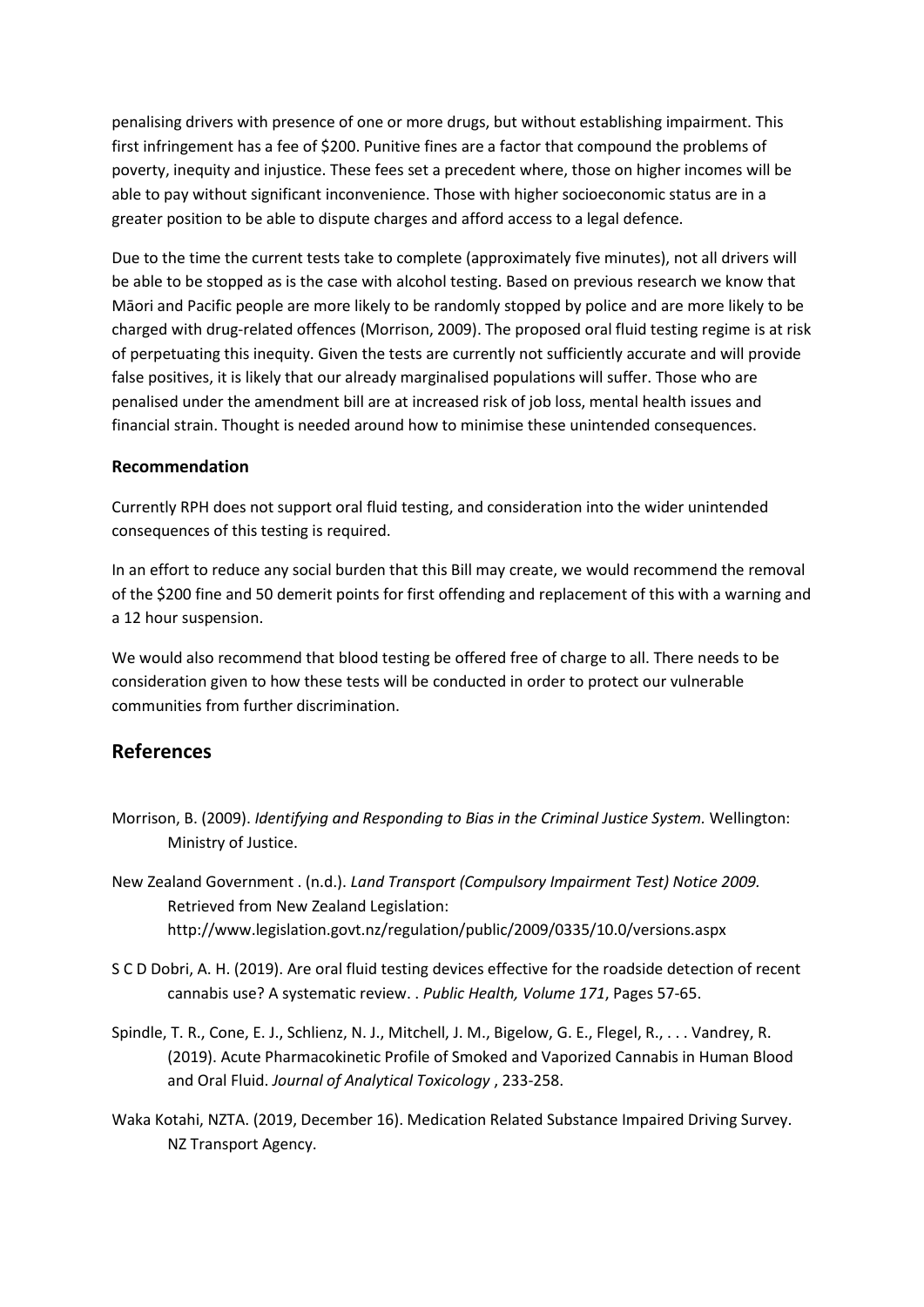28 June 2019

Better health for the greater Wellington region

Drug Driving Consultation Ministry of Transport PO Box 3175 **WELLINGTON 6140**

Tēnā koe

#### **Re: Changes to the drug driver testing and enforcement system in New Zealand**

Thank you for the opportunity to provide written feedback on this submission process.

Regional Public Health (RPH) delivers population and personal health services in the greater Wellington region. Our geographical area of service delivery spans Hutt Valley, Capital & Coast and Wairarapa DHBs. We deliver a range of population and personal health services, aiming to improve the health of communities throughout the greater Wellington region. In particular we focus on achieving equitable health outcomes for Māori, Pacific peoples, tamariki and young people, low income whānau and other people groups facing complex challenges.

We have a range of occupations working within RPH including: medical officers of health and public health physicians, public health advisors, public health analysts, health protection officers and public health nurses.

The following feedback to the discussion document provides our public health perspective and experiences in our region.

For additional advice or clarification on any of the points raised in our written feedback please contact:

> Dr Stephen Palmer, Medical Officer of Health 04 570 9002 or stephen.palmer@huttvalleydhb.org.nz

Nāku noa, nā

Dr Stephen Palmer Peter Gush **Medical Officer of Health Service Manager**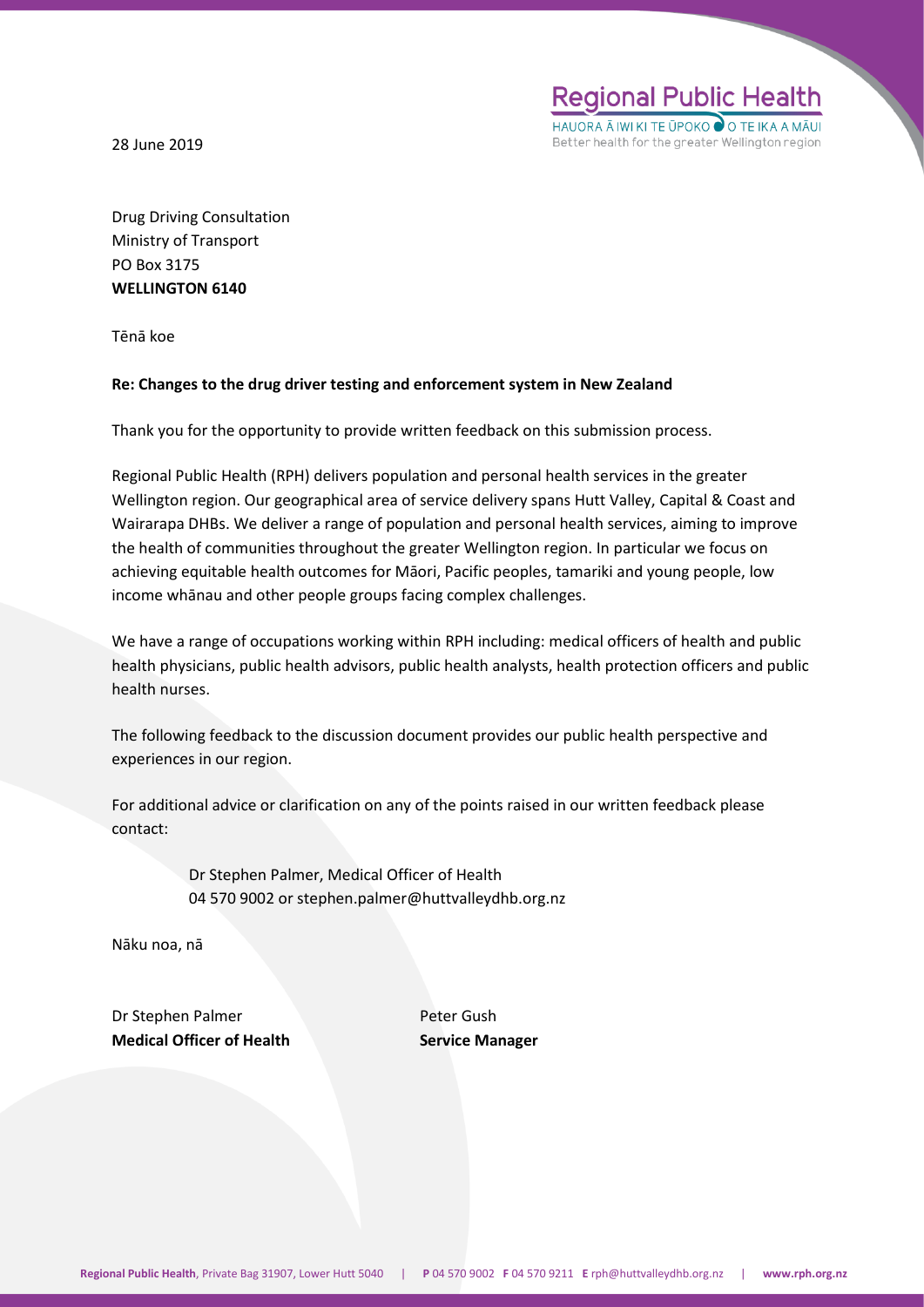Regional Public Health's view is that drug use is a health issue that impacts the wellbeing of whānau and communities across the greater Wellington region. Our goal is to reduce, or minimise, the potential harm that may result from the use of alcohol or drugs and promote wellness. The *Discussion Document: Enhanced Drug Impaired Driver Testing* consultation questions are answered below.

Drug driving is a serious but very complex issue. While there appears to be a desire for action to be taken against those who take drugs and drive, and the action may be seen as a deterrent to reduce the number of serious accidents caused by drug driving. The introduction of a system to prevent drug driving and penalise those who are already on the margins of society could impact on any possible future recreational and medicinal law reforms. Therefore, having a system that plays to the sensitivity of both sides of the issue is required.

Canada's legal enhancement around drug driver testing occurred in late 2017 and took place at the same time as the legislation that de-criminalised the use of cannabis. This included placing limits on cannabis THC (tetrahydrocannabinol) and therefore may be seen as reactive rather than proactive action. A reactive position, when weighed against the lack of accuracy of available drug testing (Attachment One), is not an ideal position to take. At this point there is no evidence for the efficacy or accuracy of Canadian drug testing other than numbers of drivers caught drug driving. There is nothing to suggest that the Canadian experience is a model upon which others should be based. New Zealand's position could be similar to that of Canada, as we have a private members bill for the legalisation of medicinal cannabis in 2019 and a referendum on marijuana law reform in 2020.

The current drug driving testing should be maintained until drug testing becomes more refined. Although police judgement of those who are impaired may be unreliable (Jeffrey R. Brubacher, 2018), impairment judgement testing alongside a graduated response may be a better outcome in regard to police resourcing.

RPH understands that drug driving can result in serious harm, however if a reduction in the number of drug drivers is socially desired, money and resourcing may be better spent on raising awareness. The *NZ Transport Agency* (NZTA) have shown that the majority of drivers, 65%, are unaware that it is illegal to drive when impaired by medication. Drivers need to be made aware that driving using drugs, or prescription medication, presents a serious risk to themselves and others.

## **QUESTION 1: Do you think that roadside drug screening is a good option for deterring drug driving and detecting drug drivers? Are there other options not mentioned in this Discussion Document?**

#### **Answer**: No.

The general theory of deterrence relies on an assumption that people can and do make rational choices and can weigh the implications of being caught. The discussion document relies on this as an argument for roadside oral fluid testing in *Discussion Document* point 56. In reality, young people are known for making choices that mature adults would naturally avoid. Research shows that those most likely to drive under the influence of illicit substances are young males (Nicola J. Starkey, 2017). In addition, the moment a person starts to drink alcohol or use other drugs, their decision making process, or judgement, is becoming impaired and therefore they are unlikely to be fully able to make behavioural choices based on rational decision; and if intoxicated, fully unable.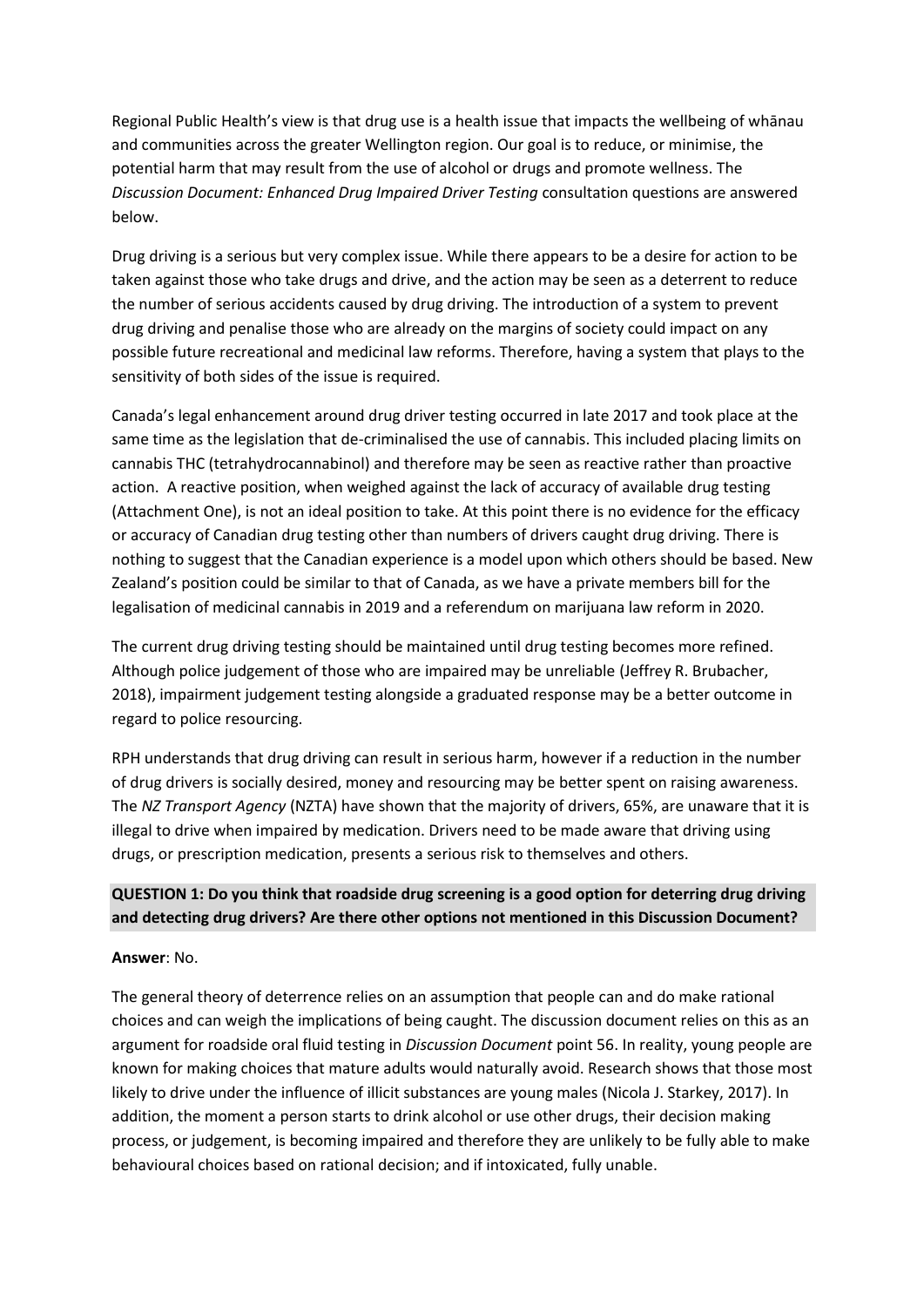Counter to general theory of deterrence, many studies have found that punishment experiences increase the likelihood of offending (Kerry Armstrong, 2018), best explained by a decision making bias known as the gamblers fallacy. The gamblers fallacy suggests that those who are caught committing a crime are more likely to repeat the behaviour soon after, rather than less. This is because they believe having been recently caught will lessen their chance of being caught again.

In a 2017 study conducted in Australia on the effectiveness of roadside oral fluid screening (Kerry Armstrong, 2018), the Classical Deterrence Theory constructs (certainty, severity and swiftness) were not significantly correlated with future drug driving likelihood.

RPH is concerned that taking a deterrent approach to drug driving may not work as well as it has for alcohol. There is little evidence that the theory of General Deterrence works unless there is testing of drivers at intense and visible levels.

## **QUESTION 2: Do you support oral fluid screening for roadside drug testing of drivers? Are there other options not mentioned in this Discussion Document that could be considered?**

#### **Answer**: No.

Oral fluid screening has many technical challenges not well explored in the discussion document.

Current screening devices have poor sensitivity (likelihood of correctly identifying drug use), poor specificity (likelihood of correctly identifying those who have not used drugs) and therefore poor accuracy. THC as a marker of cannabis use is a particular issue, with a high rate of false positives (Attachment One) likely with currently available devices. The numbers presented in the discussion document are a pooled analysis of both device results and drug type. In reality, devices are often not comparable and vary widely on accuracy levels for the same drug, and then vary again depending on the drug being tested for. The numbers presented in the discussion document mask the accuracy issues with THC, the most common recreational drug detected in drivers, as the analysis has been pooled with drugs more accurately detected by oral fluid screening devices, such as opioids or benzodiazepines.

The DRUID Study (H. Schulze, 2012), cited in the discussion document in point 18, the ROSITA (A. Verstraete M. P., 2001) and ROSITA-2 (A. Verstraete E. R., 2006) studies reviewed a number of interventions for drug driving and made some key recommendations for device accuracy for drug screening. The projects recommended that devices should have a minimum sensitivity, specificity, and accuracy of 80% or higher for all drugs tested, with recommendations of 90-95% accuracy for some specific drugs. A 2019 systematic review of devices (S.C.D. Dobri, 2019), showed that none of the devices available meet these recommendations.

Devices vary greatly on time to analyse, meaning that the 3-5 minutes for completing an oral fluid screening test as stated in point 73, applies to only a limited range of devices. This limitation is likely to compromise accuracy further.

Cold weather (as would be common in New Zealand at a roadside screening location) affects the ability of some devices to detect and display a result (S.C.D. Dobri, 2019). The devices affected include those that provide a result within a five minute timeframe, this limits appropriate device choice, locations and times the devices could be used at the roadside.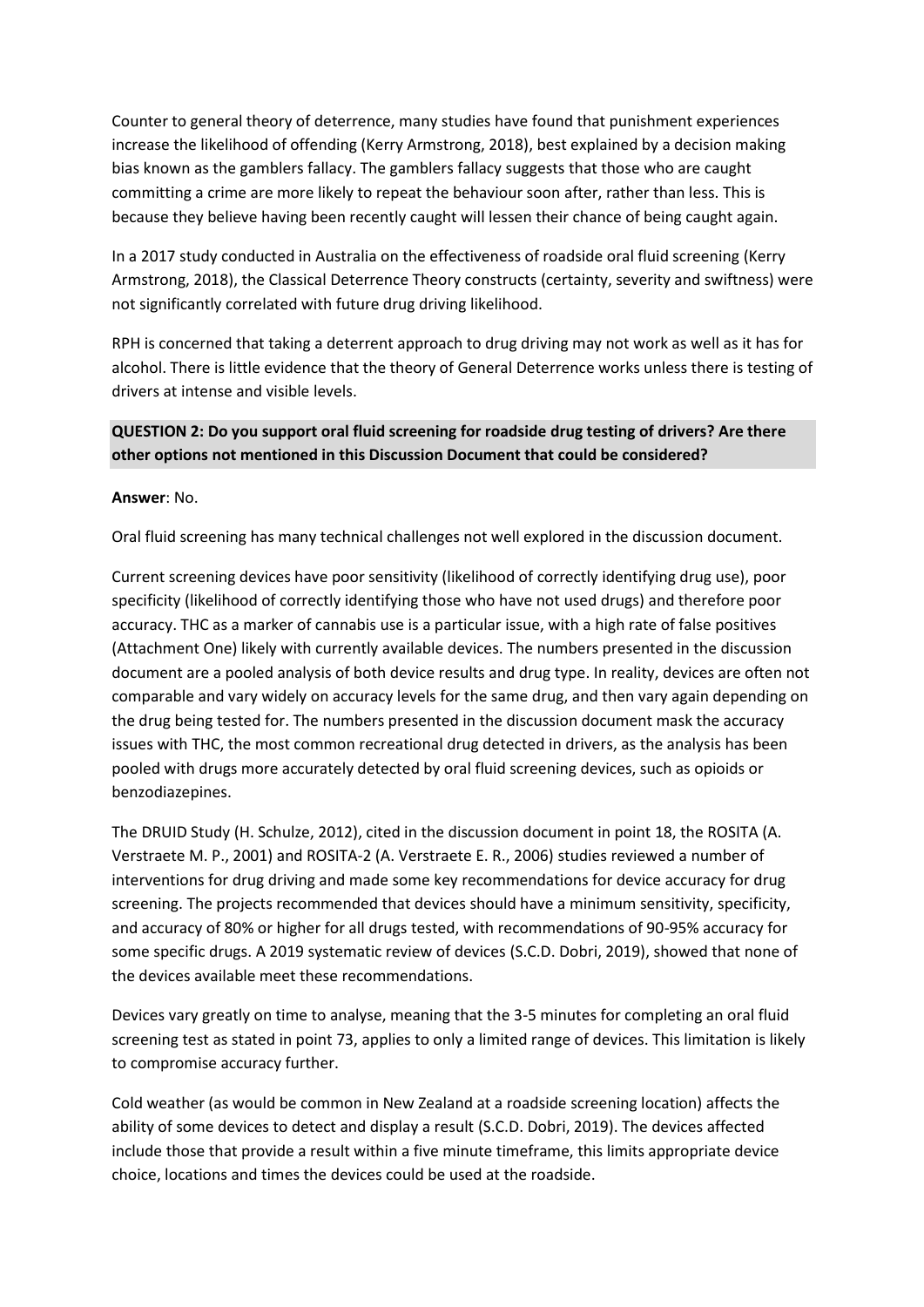Currently, the process outlined in the document for oral fluid screening is not achievable with the technology available and would result in significant compromise, negatively affecting a large number of drivers in New Zealand.

## **QUESTION 3: Is it reasonable to delay drivers by 3 to 5 minutes to administer a roadside drug screening test, in order to detect drug drivers and remove them from the road?**

**Answer**: No. Apart from being unreliable, roadside drug screening would cause significant and undue delays to other motorists and a strain on police resource and time, both of which are currently unwarranted.

## **QUESTION 4: Is a presence-based, zero-tolerance approach to drug driving, where presence of a drug is sufficient for an offence, appropriate for New Zealand?**

### **Answer**: No.

As devices available do not meet internationally recognised standards for accuracy. The unintended effects on drivers who have not committed a crime would be disproportionate to the harm of drug driving, should a zero tolerance approach be put in place. There is a risk, that due to low device sensitivity, those who are false negatives missed by detection, will repeat the behaviour considering themselves unlikely to get caught in future. (Kerry Armstrong, 2018)

Also of concern is that the presence of a drug does not necessarily mean there is impairment, or that the driver poses a risk to other drivers. This could lead to criminalisation of offenders for what could otherwise be dealt with as a misdemeanour. Penalties could lead to disproportionate hardship for people and families on lower incomes. As stated in the *Discussion Document* points 34 to 40, Māori are more likely to be impacted by drug driving legislation. A zero-tolerance policy is unlikely to address the complexity around high rates of criminalisation for drug-related offences among Māori, and there is a high risk of increasing inequality with legislation such as this.

### **QUESTION 5: Should there be legal limits for some drugs?**

#### **Answer**: No.

Currently, limits imposed in some countries for drugs are arbitrary, are not backed by scientific consensus, and do not have any correlation with impairment. (M. Asbridge, 2015)

**QUESTION 6: If roadside drug screening was introduced, which of the three approaches discussed above do you prefer? Testing under the current 'good cause to suspect' criterion. Targeted testing following an incident or a driving offence. Random roadside drug screening, along the lines of the current breath alcohol testing model. Are there other approaches that should be considered?**

#### **Answer**: RPH does not support roadside drug screening.

Until devices become available that meet the criteria for accuracy (Attachment One), roadside oral fluid screening will require further resources/follow-up tests to confirm accuracy, becoming resource intensive and time consuming. The current best practice would be continuing the use of the CIT to detect impairment when drug use is suspected.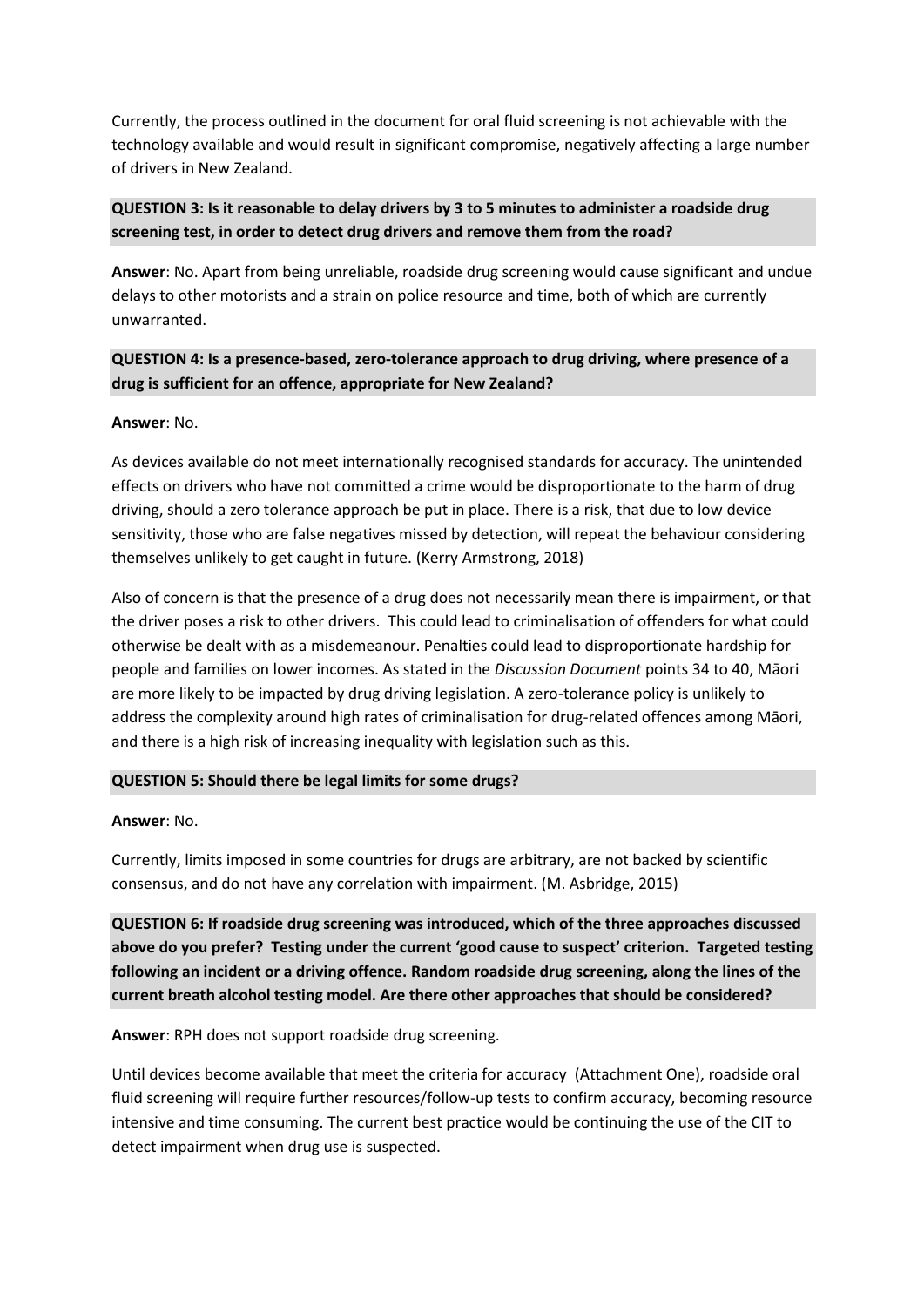## **QUESTION 7: If random drug screening was introduced, do you think it is a reasonable and proportionate response to the harm of drug driving? Are there circumstances in which it would be more or less reasonable?**

#### **Answer**: No.

Random drug screening is not a reasonable or proportionate response to the harm of drug driving for several reasons:

- Current devices do not meet accuracy standards (Attachment One), putting a disproportionate burden on drivers that are committing no crime but will inevitable test false positive for drugs. (H. Schulze, 2012)
- Devices are not capable of providing results in a timely manner, which will result in detainment of drivers for an unreasonable amount of time. (S.C.D. Dobri, 2019)
- The cost of oral fluid testing is around 400-900 times that of alcohol breath testing (point 80). This would require a massive increase in expenditure on drug driving deterrence at this time to deliver the tests in the volume needed for general deterrence (points 56, 57 and 92). Estimated cost of achieving this would be \$6.7-15.2 million on the tests alone. With the current technology, this level of funding is likely to be more effectively used for alternative methods of reducing drug driving, such as education campaigns, or improved addiction services.

## **QUESTION 8: What criteria should be used to determine if a drug is included, or excluded, from drug screening?**

A New Zealand study (Nicola J. Starkey, 2017) showed rates of cannabis use within three hours of driving at about 4% and overall illegal drug use at 5%. The study also reported higher use of strong opioids prior to driving of 10%.

*Illicit drugs:* RPH supports limited testing of known classes of drugs e.g. methamphetamine, cannabis THC, MDMA and cocaine (M. Asbridge, 2015). RPH notes that drug users could switch to synthetics, which change ingredients frequently, to avoid detection through standardised tests.

*Prescription drugs:* As noted in the *Discussion Document* (Points 122-124) prescription drugs are a significantly higher cause of driving impairment than illegal drugs. As stated in *Discussion Document*  point 123, the lack of awareness that driving under the influence of some prescription drugs indicates a need to improve doctors, nurses and pharmacists information prior to enforcing penalties.

RPH would recommend the inclusion of prescription drugs such as opioids or benzodiazepines.

RPH does note that penalties for prescription users has the added complexity of drivers with disabilities or a psychiatric diagnosis are more likely to use medications that impair could increase inequalities.

**QUESTION 9: What regulatory process should be used to specify the drugs that are identified for screening?** 

RPH recommends that drug screening should not be occur at this time. **QUESTION 10: Should illicit and prescription drugs be treated differently?**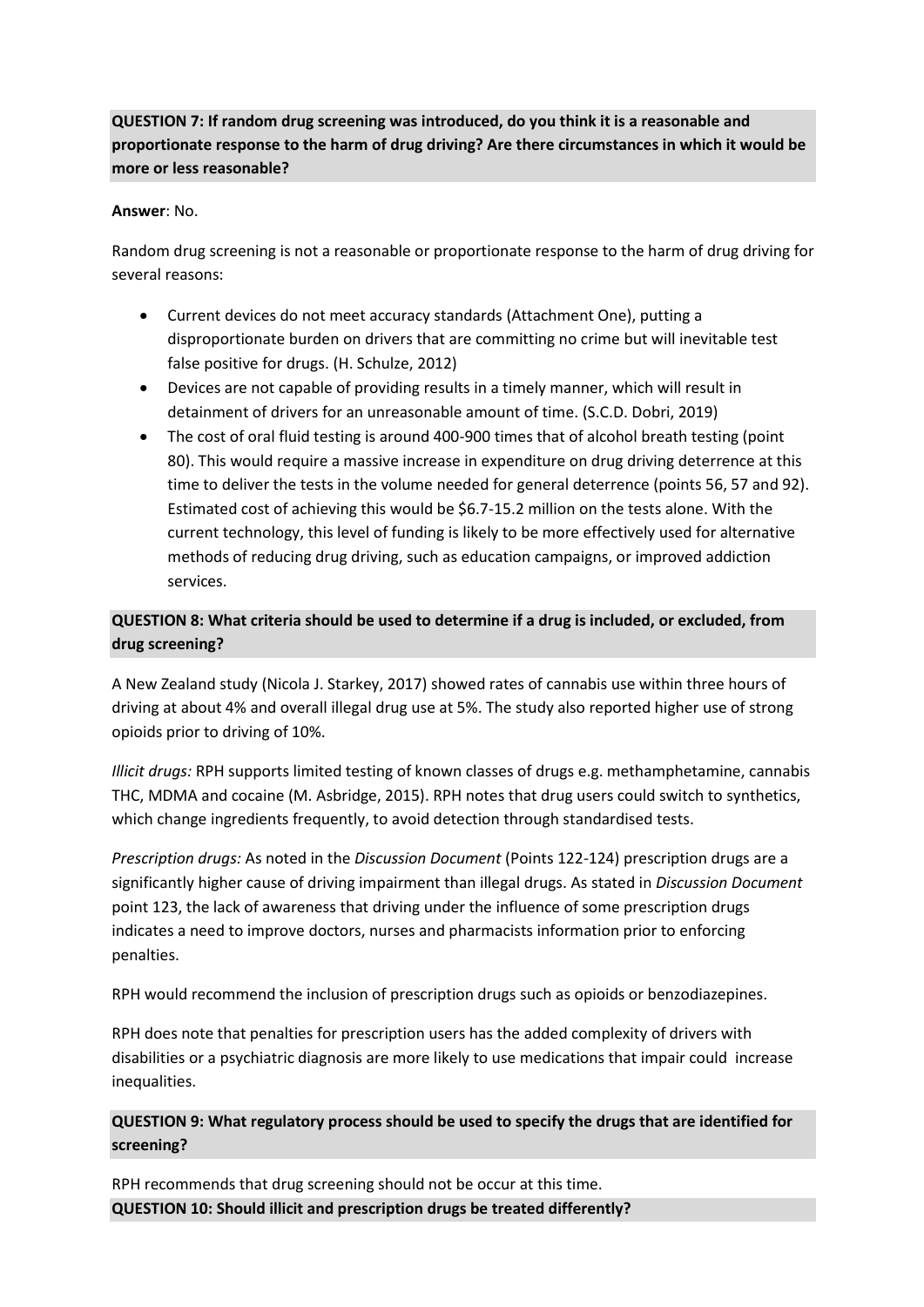Refer to Q.8. RPH notes that there are clear differences.

RPH would support the development of a dual regime that separated legal and illicit drugs.

### **QUESTION 11: Should there be a medical defence for drivers who have taken prescription drugs in accordance with a prescription from a medical professional?**

RPH agrees that a medical defence should be available.

Refer to Q.8 and Q.14.

As discussed, doctors, nurses and pharmacists are key to informing clients regarding prescription drugs and there potential impairment and consequences when combined with alcohol. Health professionals will also be critical in any social marketing campaigns that are developed. A campaign would inform the public of penalties, the use of random testing or screening. A mass media campaign could talk to legal arguments and infringement on a persons' rights.

In order to achieve a reduction in drug driving through screening, there would need to be a grace period for awareness raising. At present, the public at large are not generally aware of the serious implications of drug driving, especially prescription drugs, as it is not heavily publicised. The *NZTA* have shown that the majority of drivers are unaware that it is illegal to drive when impaired by medication as stated in the *Discussion Document* point 123.

RPH notes the reality of this situation and does not wish to endorse mixed messages that certain drugs are better or safer because they are licit.

**QUESTION 12: If oral fluid testing was introduced in New Zealand, do you think there should be a requirement for a second drug screening test following a failed first test? Do you prefer another option for screening drivers?** 

**Answer:** No. RPH wishes to reaffirm its preference that the status quo should remain in place (Attachment One).

Any testing regime would have to provide a high level of certainty, clarity and surety that the ratio of false positives to true positives increases.

**QUESTION 13: Do you think that drug driving offences should be confirmed with an evidentiary blood test? If not, what evidence should be required to establish an offence of drug driving?**

RPH supports that blood testing would be appropriate confirmation of a drug driving under New Zealand law.

**QUESTION 14: Do you think an infringement offence (an instant fine and demerit points) or a criminal penalty (mandatory licence qualification, fines and possible imprisonment) is appropriate for the offence of drug driving?** 

RPH recognises that infringement offences and criminal penalties would be imposed. However, RPH strongly supports three critical requirements: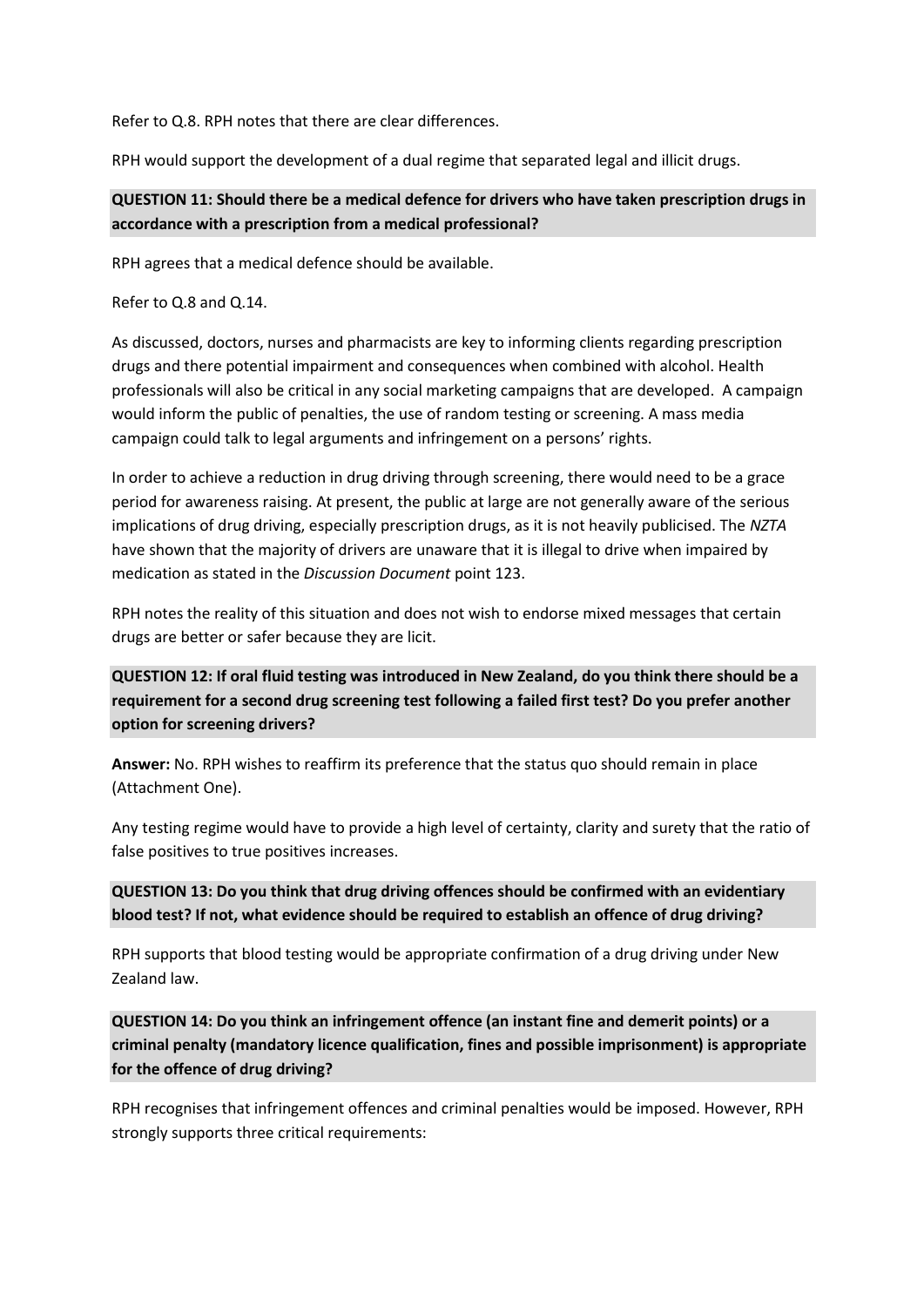- 1. Rehabilitation and support services are required. Improving access of these groups of people to evidence-based addiction services and education programs would be one way of achieving this.
- 2. That a social marketing campaign is developed to improve drug driving awareness.
- 3. That an equity lens is applied that considers factors such as ethnicity, economic position and possible consequences to individuals i.e. job loss.

## **QUESTION 15: Is there any other penalty or action in response to the offence of drug driving that you think should be considered?**

RPH does not support the use of roadside oral fluid testing at this time, appropriate penalties for drug driving should be considered. As an activity that is a recognised risk, impaired drivers under the influence of drugs should be prevented from driving where possible.

As stated in Q.14, RPH would support the consideration of an equity model, regarding penalties that consider factors such as ethnicity, economic position and possible consequences to individuals i.e. job loss.

## **QUESTION 16: Do you think it is reasonable to penalise drivers who have used drugs, but may not be impaired?**

RPH disagrees with this position. The burden of proofing impairment is difficult. Any action or penalty would be regressive and punitive. Any penalty imposed should be from an objective not subjective approach.

RPH would suggest, in such a case, the use of health promotion/information to inform the driver of possible impacts of this behaviour and/or available addiction services to assist and support.

### **QUESTION 17: Do you have anything else you would like to say about drug driving?**

No further comments.

## **References**

- A. Verstraete, E. R. (2006). *ROSITA-2 Project Final Report.* Ghent: ROSITA Consortium.
- A. Verstraete, M. P. (2001). *Evaluation of different roadside drug tests.* Ghent: ROSITA Consortium.
- H. Schulze, M. S. (2012). *Driving Under the Influence of Drugs, Alcohol and Medicines in Europe findings from the DRUID project.* Lisbon: EMCDDA.
- Jeffrey R. Brubacher, H. C. (2018). Police documentation of drug use in injured drivers: Implications for monitoring and preventing drug-impaired driving. *Accident Analysis & Prevention, Volume 118*, Pages 200-206.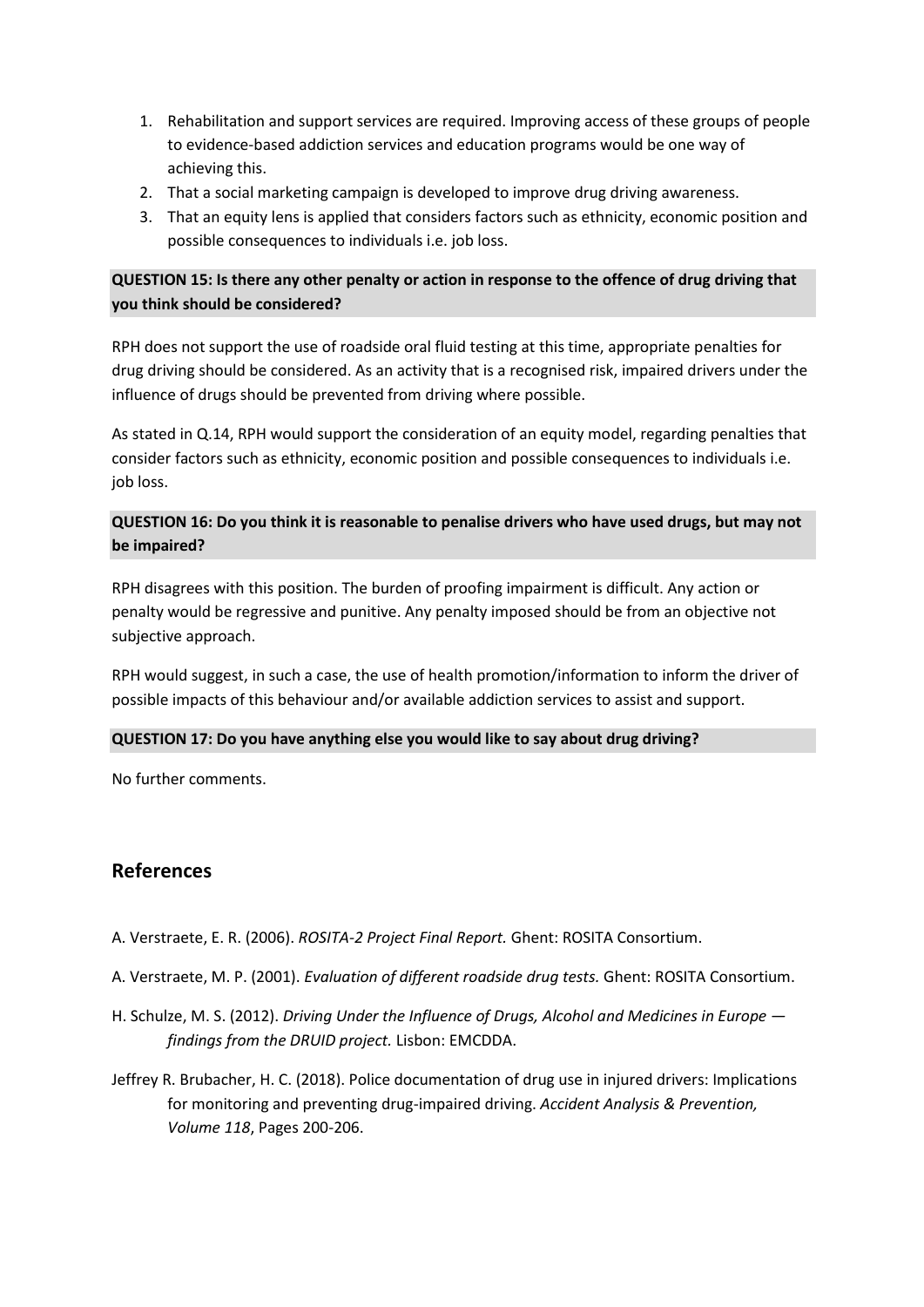- Kerry Armstrong, C. W. (2018). Deterrence of drug driving: The impact of the ACT drug driving legislation and detection techniques. *Transportation Research Part F: Traffic Psychology and Behaviour*, Pages 138-147.
- M. Asbridge, R. O. (2015). *A Feasibility Study of Roadside Oral Fluid Testing.* Halifax: Mothers Against Drink Driving Canada/Dalahousie University Department of Community Health and Epidemiology.
- Nicola J. Starkey, S. G. (2017). Prevalence of psychotropic drug use prior to driving. *Journal of Transport & Health, Volume 4*, Pages 108-117.
- S.C.D. Dobri, A. M. (2019). Are oral fluid testing devices effective for the roadside detection of recent cannabis use? A systematic review. *Public Health, Volume 171*, Pages 57-65.